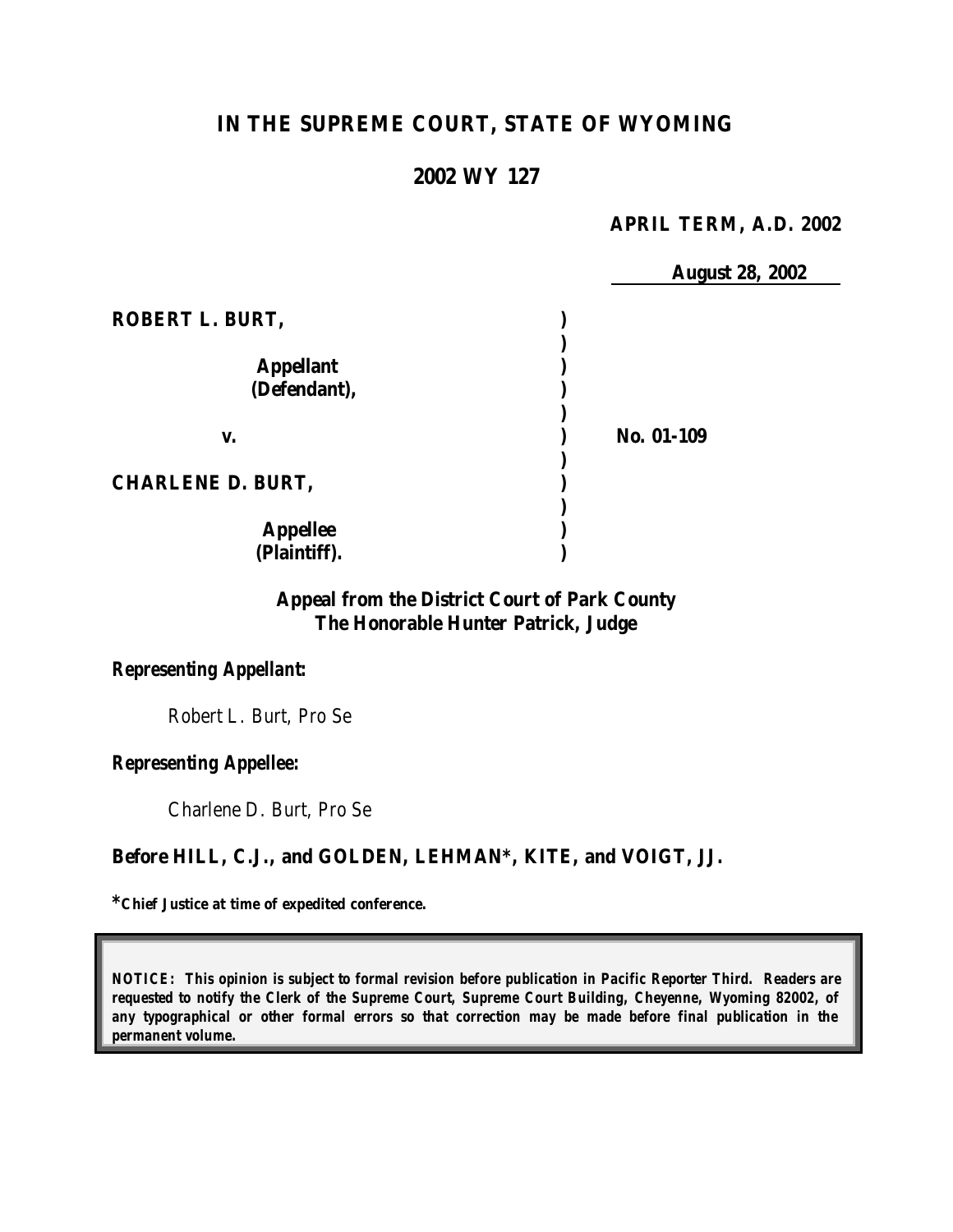### **HILL, Chief Justice.**

[¶1] Appellant, Robert L. Burt (Burt), seeks review of a provision of the district court's divorce decree granting a divorce to him and his wife. The divorce proceedings were resolved upon Burt's default. Although no record was developed in the district court, and the issue that Burt wishes to pursue was not raised there, he asks this Court to review the district court's division of his military pension. Burt's wife did not file a brief or otherwise appear in this court.

## [¶2] We will affirm.

[¶3] Burt poses his issue in these words:

A military divorce has some additional factors that revolve around Federal law, military retired pay jurisdiction of state court. First of all, military retired pay is treated separately by state courts as property and it will be dealt with in some manner by state divorce court. As per the wording in the Decree of Divorce, retirement funds …, Federal law, specifically the Uniformed Services Former Spouse Protection Act<sup>1</sup>, give the state divorce courts limited power regarding military retired pay and gives the military pay centers the ability to enforce a divorce decree such [as] was ordered by District Court, Fifth Judicial District … of Wyoming. The pay centers can enforce the above order if it is in compliance with requirements and limitations described in … Federal law.

I feel the judge didn't follow … Federal law when he awarded Charlene Burt (former spouse) \$400.00 …. I'm told there is no tape recording or transcript on the hearing done in open court at the Park County Annex, Powell, Park County, Wyoming on the  $6<sup>th</sup>$  of April, 2001. Since I was not there, I have no knowledge if any Federal law was used in the decision of the decree. The disposable retired pay was not defined in accordance with Federal law. In my case I get VA disability pay. The amount of disposable pay is figured, gross pay

<sup>1</sup> Because the record on appeal is incomplete and does not support Burt's issue, we will not address the merits of his claim. However, with respect to the issue raised, see the following authorities: *Forney v. Minard*, 849 P.2d 724, 728-30 (Wyo. 1993); Major Michael H. Gilbert, *A Family Law Practitioner's Road Map to the Uniformed Services Former Spouses Protection Act*, 32 Santa Clara L. Rev. 61 (1992); and 24 Am.Jur.2d *Divorce and Separation* §§ 217, 539, and 782 (1998).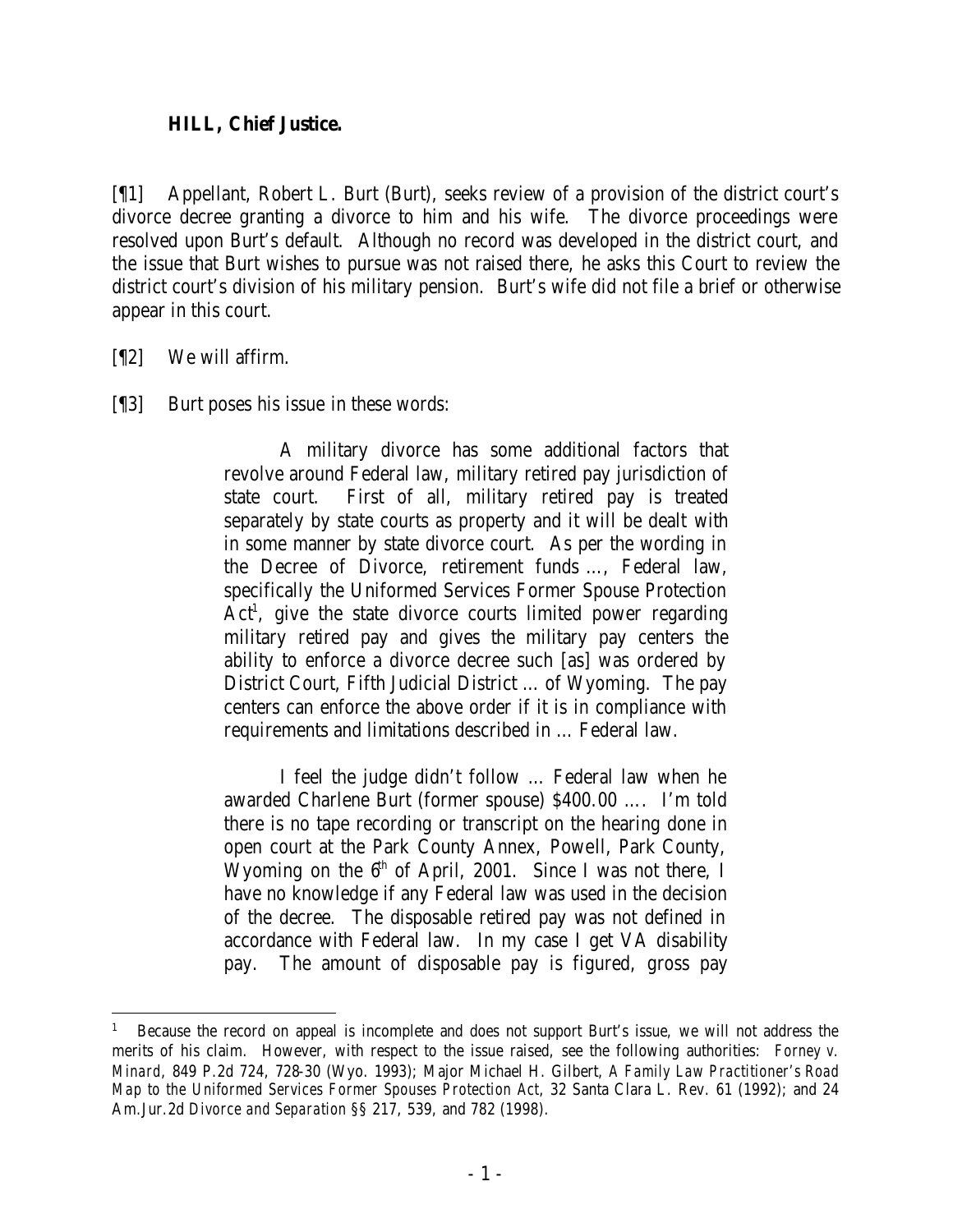minus VA pay and withholding tax. The Federal law will not allow more than 50% of the disposable to be awarded. In my case, it would be less than \$400.00 and this can change. My cancer, which may be caused by Agent Orange, would give me more disability pay, thus, my disposable income would be less.

I am not appealing the whole of the Decree of Divorce, but only my retirement fund to have the award follow Federal law. I pray the court will give me relief on my disposable income. [Footnoted added.]

[¶4] We need not set out the factual background because there is really none to set out. On November 7, 2000, Burt's wife filed a complaint seeking a divorce from Burt. Burt was served with the complaint on November 29, 2000. Burt did not answer and default<sup>2</sup>

#### **Rule 55. Default.**

(a) *Entry*. When a party against whom a judgment for affirmative relief is sought has failed to plead or otherwise defend as provided by these rules and that fact is made to appear by affidavit or otherwise, the clerk shall enter the party's default.

(b) *Judgment*. Judgment by default may be entered as follows:

(1) By the Clerk. When the plaintiff's claim against a defendant is for a sum certain, or for a sum which can by computation be made certain, the clerk upon request of the plaintiff and upon affidavit of the amount due shall enter judgment for that amount and costs against the defendant, if the defendant has been defaulted for failure to appear and is not a minor or an incompetent person;

(2) By the Court. In all other cases the party entitled to a judgment by default shall apply to the court therefor; but no judgment by default shall be entered against a minor or an incompetent person unless represented in the action by a guardian, guardian ad litem, trustee, conservator, or other such representative who has appeared therein. If the party against whom a judgment by default is sought has appeared in the action the party (or, if appearing by representative, the party's representative) shall be served with written notice of the application for judgment at least three days prior to the hearing on such application. If, in order to enable the court to enter judgment or to carry it into effect, it is necessary to take an account or to determine the amount of damages or to establish the truth of any averment by evidence or to make an investigation of any other matter, the court may conduct such hearings or order such references as it deems necessary and proper and shall accord a right of trial by jury to the parties when and as required by any statute.

(c) *Setting Aside Default*. For good cause shown the court may set aside an entry of default and, if a judgment by default has been entered, may likewise set it aside in accordance with Rule 60(b).

<sup>2</sup> W.R.C.P. 55 states: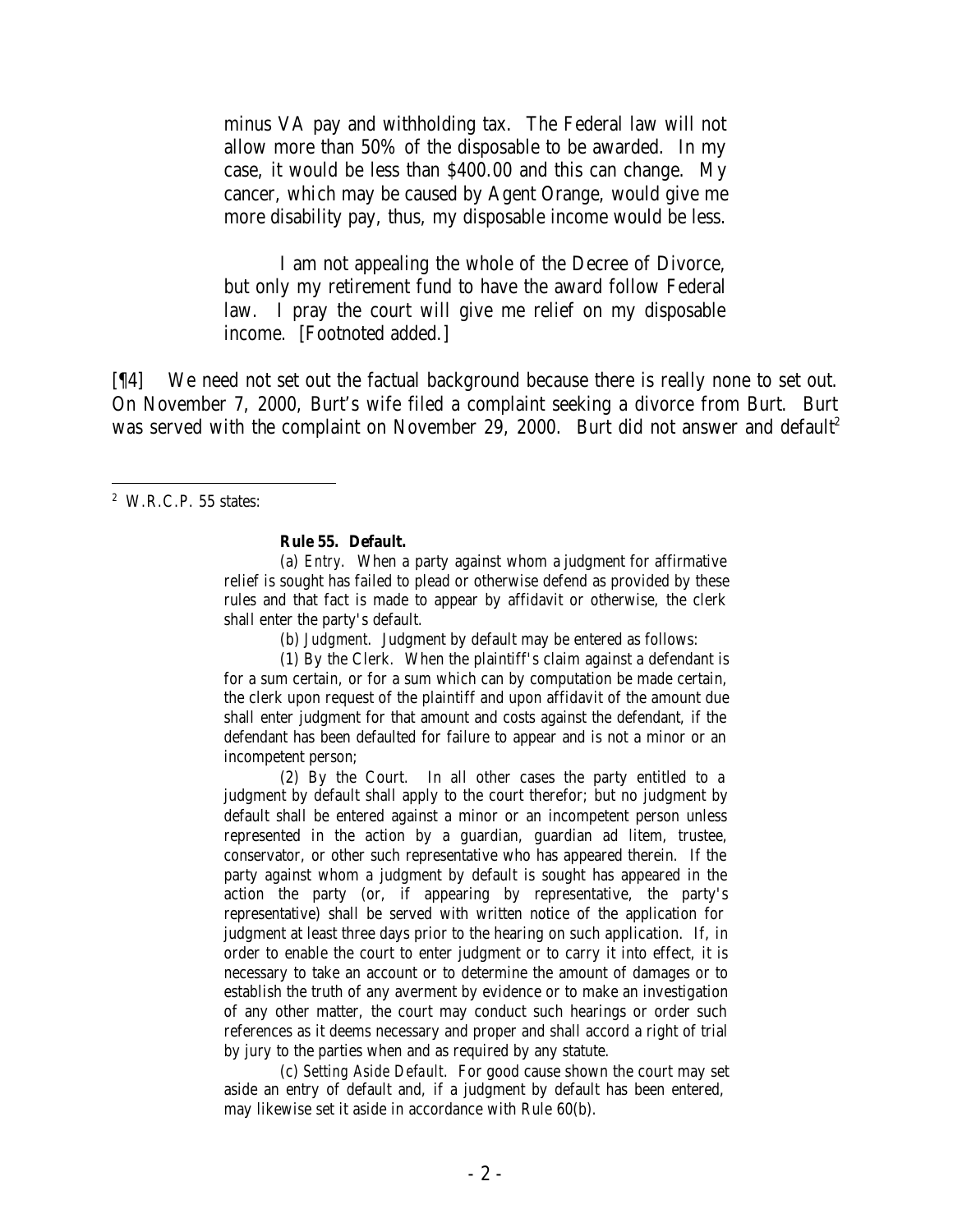was entered on February 23, 2001. The decree of divorce was entered on April 6, 2001. That decree included this provision:

> 7. *RETIREMENT FUNDS:* WIFE shall receive \$400.00 per month alimony paid directly from HUSBAND'S military retired pay. HUSBAND shall retain any other retirement funds he owns. WIFE shall retain as her separate property any retirement funds she owns.

[¶5] Burt filed a timely notice of appeal on May 3, 2001, but his brief was not filed here until February 27, 2002. Burt was granted generous extensions by this Court because he was imprisoned at the Wyoming State Penitentiary and then was, for a time, incarcerated in Montana awaiting disposition of a criminal matter. This case was assigned to the expedited docket by order entered on April 23, 2002.

[¶6] The decree of divorce states that the divorce was considered by the district court based on the testimony and evidence presented by Burt's former wife, and without Burt being present in court. It is apparent that the hearing was not reported, and the record on appeal does not include a transcript or the documentary evidence received by the district court, if any. Burt did not undertake to settle the record below by other means. *See*  W.R.A.P. 3.03. Burt's claim that the district court erred in dividing his military retirement benefit depends on the state of the record and the condition of the evidence in that regard.

[¶7] When this Court does not have a properly authenticated transcript before it, it must accept the trial court's findings of fact upon which it bases any decisions regarding evidentiary issues. *Capshaw v. Schieck*, 2002 WY 54, ¶21, 44 P.3d 47, ¶21 (Wyo. 2002). The failure to provide a transcript does not necessarily require dismissal of an appeal, but our review is restricted to those allegations of error not requiring inspection of the transcript. Lacking a transcript, or a substitute for the transcript, the regularity of the trial court's judgment and the competency of the evidence upon which that judgment is based must be presumed. *Stadtfeld v. Stadtfeld*, 920 P.2d 662, 664 (Wyo. 1996); *Combs v. Sherry-Combs*, 865 P.2d 50, 55 (Wyo. 1993); and *see Wood v. Wood*, 865 P.2d 616 (Wyo. 1993) (dismissing appeal for lack of record, rather than affirming). Therefore, we will presume that the district court had a proper basis for its division of Burt's military pension.

<sup>(</sup>d) *Plaintiffs; Counterclaimants; Cross-Claimants*. The provisions of this rule apply whether the party entitled to the judgment by default is a plaintiff, a third-party plaintiff, or party who has pleaded a cross-claim or counterclaim. In all cases a judgment by default is subject to the limitations of Rule 54(c).